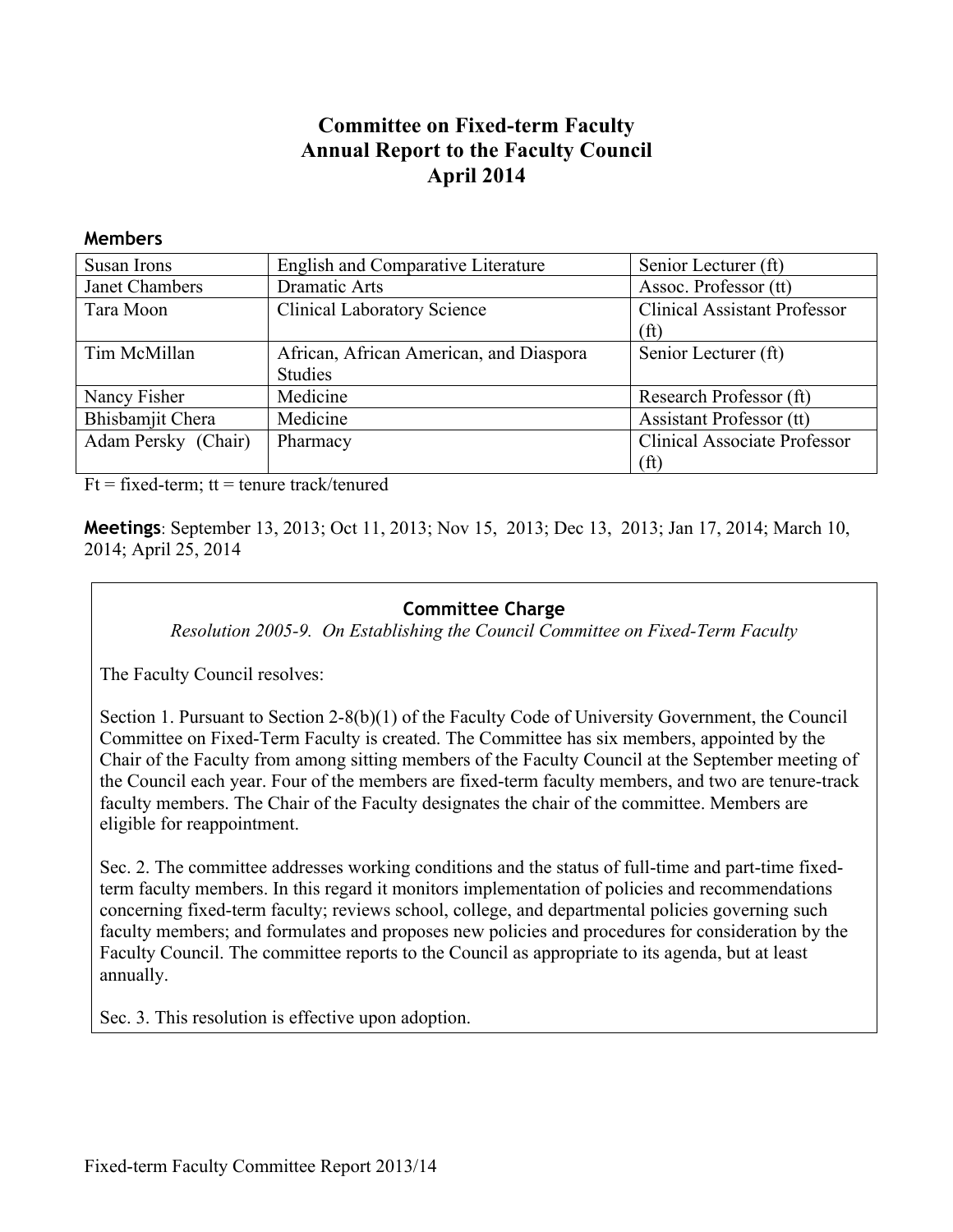#### **Quick View of Activities of the Committee 2013-14**

- **1.** Followed through from the previous year's committee agenda with identifying an appropriate name change for "Master Lecturer"
- **2.** Addressed a discrepancy in eligibility of Lecturers for internal sabbatical grants
- **3.** Kept abreast of potential changes in health care coverage for fixed-term faculty
- **4.** Received updates on the feasibility of phased retirement for fixed-term faculty
- **5.** Worked with Faculty Welfare committee to help establish definition for adjunct faculty
- **6.** Addressed a discrepancy in the i3 Fellowship put forward by the Faculty Assembly the fellowship is only for tenured or tenure-track faculty

## **Summary of Activities of the Committee 2013-14**

At its first meeting in September, the Committee established a primary goal for the academic year of addressing the name change of "Master Lecturer"; this goal was a continuation from the previous year's committee.

**Primary Goal:** Find an alternative to the title "Master Lecturer" for the third- tier rank for fixed-term faculty predominately in the College of Arts and Sciences.

**Proposal (as of Jan 2014):** Rename the lecturer series (lecturer, senior lecturer, master lecturer) to Teaching Professor (Teaching Assistant Professor, Teaching Associate Professor, Teaching Professor) or Term Professor (Term Assistant Professor, Term Associate Professor, Term Professor).

**Statement of Problem:** The Master Lecturer was approved as a "place holder" title to help move the process along in 2011/12. The term poses multiple problems: gender bias; associations of historic oppression; unclear progression of ranks (i.e., senior vs master); and it is not used (or recognized) by other institutions. An acceptable title should: reflect the responsibilities of the position; be recognizable to outside the University; and clearly delineate progression through the ranks.

**Implications:** An incorrect title for the fixed-term faculty can result in: perception of a caste system (tenure vs fixed term); loss of quality faculty who desire a professor title; and loss of status of faculty who contribute to the teaching, innovative educational experiences, and service within the University.

**Background**: In 2012, a third tier of the lecturer series was approved and was called "Master Lecturer." This title was deemed unacceptable, and several other titles have been proposed. The Fixed Term Faculty Committee (FTFC) has been charged with a title change and recommends "Teaching Professor." Provost Carney proposed this title to the chairs, and it was reported it was "overwhelmingly if not unanimously rejected." A major reason for the objection was fear that the term could imply tenured faculty do not teach. The Provost reported the chairs said they were "expressing the views of their constituencies." The FTFC was unsure what "the views of their constituencies" actually meant and whether it reflected all faculty. As such, the committee decided to survey the entire faculty to obtain first hand data. The survey results were: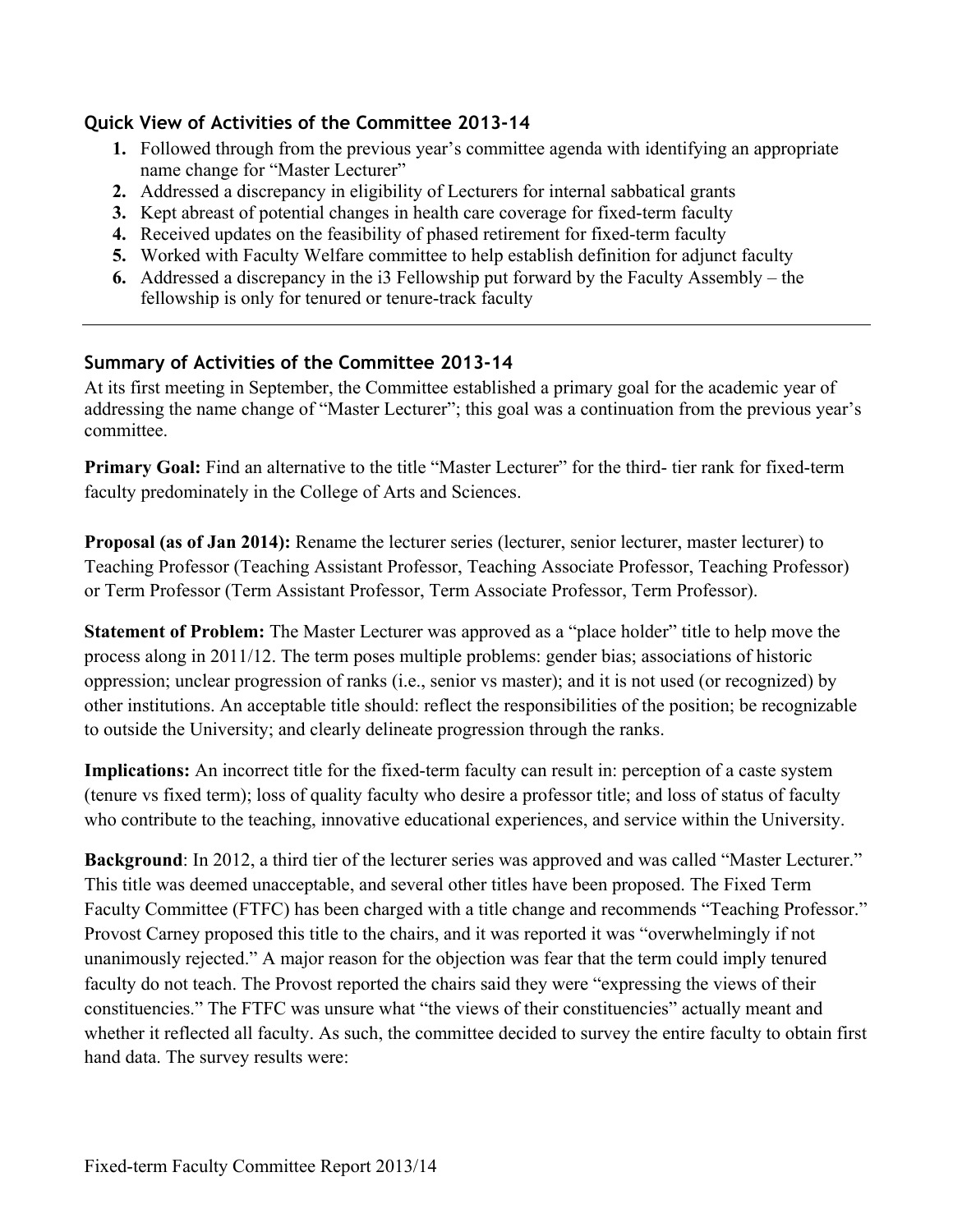- 1,861 responses (response rate:  $51\%$ ) with sixty-two percent (62%) of the responses from the College of Arts and Science, and fifty-three percent (53%) from fixed-term faculty.
- Seventy-nine percent (79%) of faculty in the College agreed the titles should reflect progressive ranks;
- Eighty-five (85%) of faculty in the College agreed the titles should have recognizable value outside the University.

Based on this initial survey, the Committee based a name change on 3 factors:

- 1. The name should reflect the contractual obligation the faculty have with the University consistent with both fixed-term and tenure/tenure track faculty (e.g., Teaching, Research, Clinical or no adjective in the case of tenure or tenure-track)
- 2. The name should have a clear progression of ranks (e.g., assistant, associate, full)
- 3. The name should be recognizable within and outside the University (e.g., Clinical, Research, Teaching)

### **Details of Process**

November 2013, the committee chair met with John Hartlyn, Senior Associate Dean, College of Arts and Sciences, who oversees issues related to the Fixed-Term Faculty. The meeting expressed the FTFC's goal to change the lecturer title to "Teaching Professor." Following the meeting, Dean Hartlyn brought the proposal to the executive committee of the College. Is it clear to all what the "executive committee of the college" is? Based on some of the feedback from the executive committee of the College, the proposal was changed from "Teaching Professor" to "Term Professor" primarily to alleviate tensions regarding the presumption that the title may imply tenure-faculty do not teach.

December 2013, the committee chair met with Jan Bardsley, Chair of the Chairs of the College to discuss the proposal, seek input on the proposal, and discuss addressing the Chairs of the College. Dr. Bardsley brought up the initial issue of non-terminal master's degree lecturers and some of the barriers to having them be called "professor"; this issue is prominent within languages.

January 2014, a document outlining a proposal from the Fixed Term Faculty Committee was sent to the chairs of the College of Arts and Sciences. In some instances, this proposal was forwarded to their respective faculty. This proposal sent to the Chairs was based on the term "Term-Professor." A brief survey was developed to capture various opinions of the proposal prior to the January Chairs' meeting. The information from this survey is summarized below. Briefly, the open-ended comments were coded with themes to capture the general idea of the statement. Five themes were used to organize the data:

#### **Themes:**

None: No comment or no problem with the proposed change

- Term: Issues with adjective (e.g., unclear, should be "teaching", confusion with endowed positions, sounds like an end to appointment)
- Tenure: Threatens tenure (e.g., ramifications for job security, a way for administration to control the faculty, a way to remove tenure from the University)
- Confusion: Confusion with Tenure-track faculty (e.g., need a clear line between tenure and fixed-term faculty)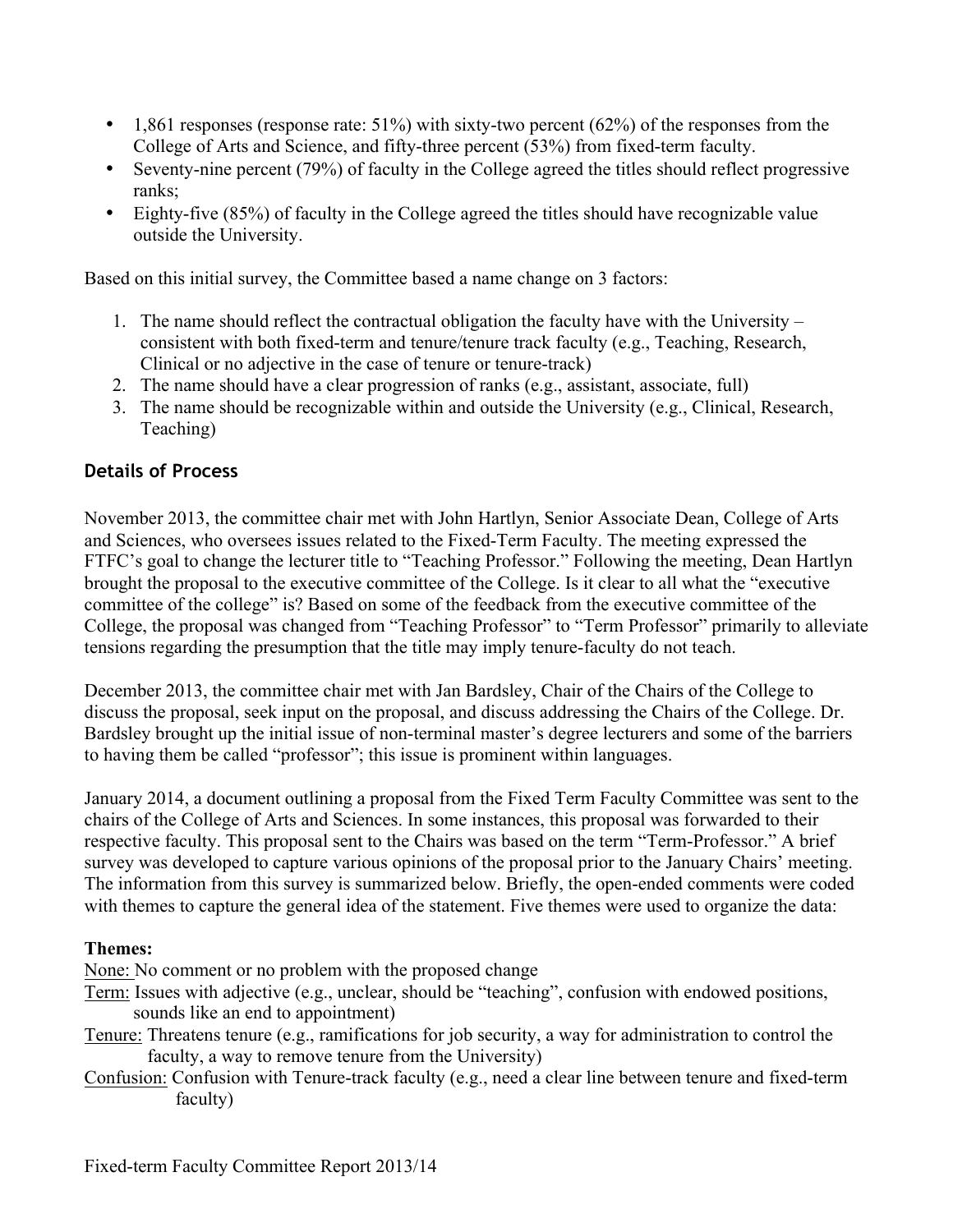Information: Implies lecturers are not equal (hiring practice, scope of practice, etc) Other: not fitting into the other themes

| <b>Issue</b> | Total $(n=93)$ | Physical / Life $(n=17)$ | Social $(n=14)$ | Humanities $(n=62)$ |
|--------------|----------------|--------------------------|-----------------|---------------------|
| None         | 44 (47%)       | 6(35%)                   | 8(57%)          | 30(48%)             |
| Term         | 21(22%)        | 3(18%)                   | 3(21%)          | $19(31\%)$          |
| Tenure       | 14(15%)        | $0(0\%)$                 | 2(14%)          | 8(13%)              |
| Confusion    | 18 (19%)       | 7(41%)                   | 5(36%)          | $6(10\%)$           |
| Information  | 2(2%)          | $0(0\%)$                 | $0(0\%)$        | 2(3%)               |
| Other        | 6(7%)          | 1(6%)                    | $0(0\%)$        | 3(5%)               |

**Table 1: Number of Comments per Theme (as of 2/06/2014)**

The results were tallied and the committee chair with Kelly Hogan (Senior Lecturer, Biology) met with the College Chairs' at their monthly meeting to discuss the proposal. The chairs recommended the FTFC should move forward with "Teaching Professor." It describes the job being done, mirrors the Research title, and has clear progression (Assistant, Associate, Full). The major challenge are nonterminal degree lecturers and how to appropriate title them. A full description of the discussion up to this point can be found in the following SWOT analysis.

#### **SWOT Analysis**

| <b>Strengths</b>                                                                                                                                                                                                                                                                                                                                                                                                                                                                                                                                                                                                                    | Weakness                                                                                                                                                                                                                                                                                                                                                                                                                                                                                                                                                                |  |  |  |
|-------------------------------------------------------------------------------------------------------------------------------------------------------------------------------------------------------------------------------------------------------------------------------------------------------------------------------------------------------------------------------------------------------------------------------------------------------------------------------------------------------------------------------------------------------------------------------------------------------------------------------------|-------------------------------------------------------------------------------------------------------------------------------------------------------------------------------------------------------------------------------------------------------------------------------------------------------------------------------------------------------------------------------------------------------------------------------------------------------------------------------------------------------------------------------------------------------------------------|--|--|--|
| Helpful to achieving the objective - Internal origin                                                                                                                                                                                                                                                                                                                                                                                                                                                                                                                                                                                | Harmful to achieving the objective - Internal origin                                                                                                                                                                                                                                                                                                                                                                                                                                                                                                                    |  |  |  |
| Commitment to quality, dedication, positive morale and<br>٠<br>work ethic in the area of teaching, learning and<br>assessment<br>Title represents the faculty's contract with the University<br>$\bullet$<br>Recognizable to outside the University increases<br>$\bullet$<br>positive feelings amongst the faculty<br>Increased faculty unity, reduces the feelings there is a<br>$\bullet$<br>tier system<br>Faculty empowerment<br>$\bullet$<br>Increase morale and dedication to those effected<br>$\bullet$<br>Increase retention and recruitment<br>$\bullet$<br>Reduces problems with letter writing, grants and awards<br>٠ | Potential confusion with tenure or tenure-track faculty<br>$\bullet$<br>with potential pushback<br>Variability in lecturers responsibilities (teaching only,<br>$\bullet$<br>teaching and service; teaching, service, scholarship)<br>Variability in FTE (part time and full time)<br>$\bullet$<br>Master's level (non-terminal degree) lecturers and their<br>$\bullet$<br>titles<br>Revising promotion documents<br>$\bullet$<br>Revising faculty code<br>$\bullet$<br>Differences in salary or job security between individuals<br>$\bullet$<br>with professor title |  |  |  |
|                                                                                                                                                                                                                                                                                                                                                                                                                                                                                                                                                                                                                                     |                                                                                                                                                                                                                                                                                                                                                                                                                                                                                                                                                                         |  |  |  |
| <b>Opportunities</b>                                                                                                                                                                                                                                                                                                                                                                                                                                                                                                                                                                                                                | <b>Threats</b>                                                                                                                                                                                                                                                                                                                                                                                                                                                                                                                                                          |  |  |  |
| Helpful to achieving the objective - External origin                                                                                                                                                                                                                                                                                                                                                                                                                                                                                                                                                                                | Harmful to achieving the objective - External origin                                                                                                                                                                                                                                                                                                                                                                                                                                                                                                                    |  |  |  |
| Elevate the level of teaching at a research-intensive<br>$\bullet$<br>university including scholarship of teaching<br>Achieve national recognition for fixed-term faculty<br>$\bullet$<br>Title is recognizable to outside the University<br>$\bullet$<br>Reduces problems with letter writing, grants and awards                                                                                                                                                                                                                                                                                                                   | Perception by outsiders less familiar with higher education<br>that tenured faculty do not teach.                                                                                                                                                                                                                                                                                                                                                                                                                                                                       |  |  |  |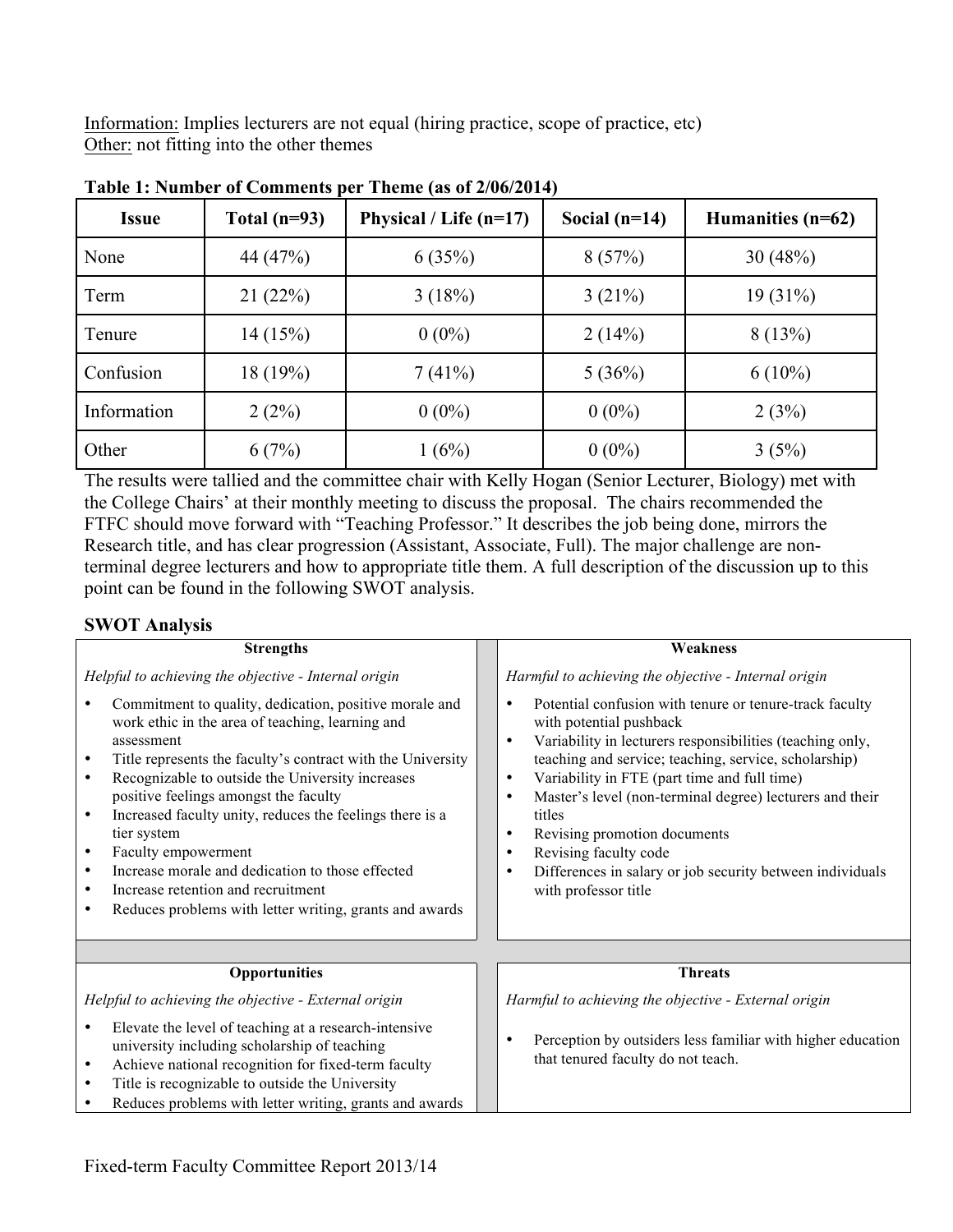February 2014, the committee chair met with Executive Committee of Faculty Council to discuss the proposal of "Teaching Professor" and seek input and advice on moving forward. The Executive Committee supported the addition of the "Teaching" adjective to the faculty code and recommended how the resolution should be phrased.

March 2014, The FTFC met to discuss the recent conversations with the Chairs' and Executive Committee. The FTFC unanimously agreed to develop a resolution to add "Teaching" to the tenure guidelines. A resolution was drafted for Faculty Council and was sent to the Chairs for endorsement. Time limitations precluded full discussion at their March meeting, and a straw poll of chairs that were present (<15) was taken. They did not endorse the resolution. The primary reason was the implication that "there remains significant apprehension that using this terminology for fixed-term faculty would create the impression that tenured faculty and professors do little teaching." The Executive Committee of Faculty Council was consulted for input. The Chair of the FTFC met with Dean Karen Gil and Senior Associate Dean John Hartlyn to discuss next steps.

April 2014. Based on the discussions with Dean Gil, it was agreed another survey will be sent to the Chairs to obtain more objective opinions of various title options. The same survey was sent to the Deans of the University since the Lecturer title is used by a variety of schools and colleges.